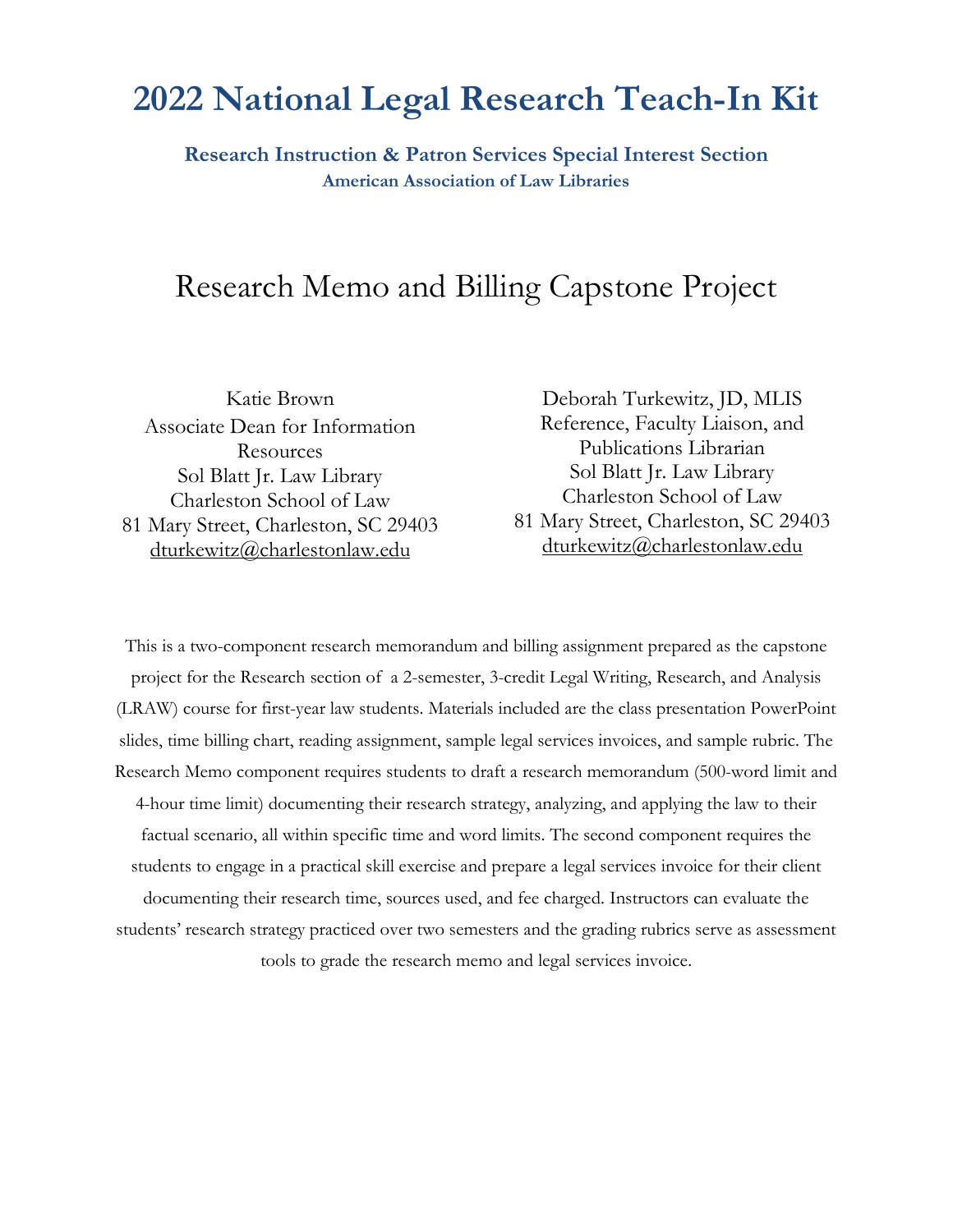Legal Research, Analysis, & Writing 2 Spring 2022

Week 12: Billing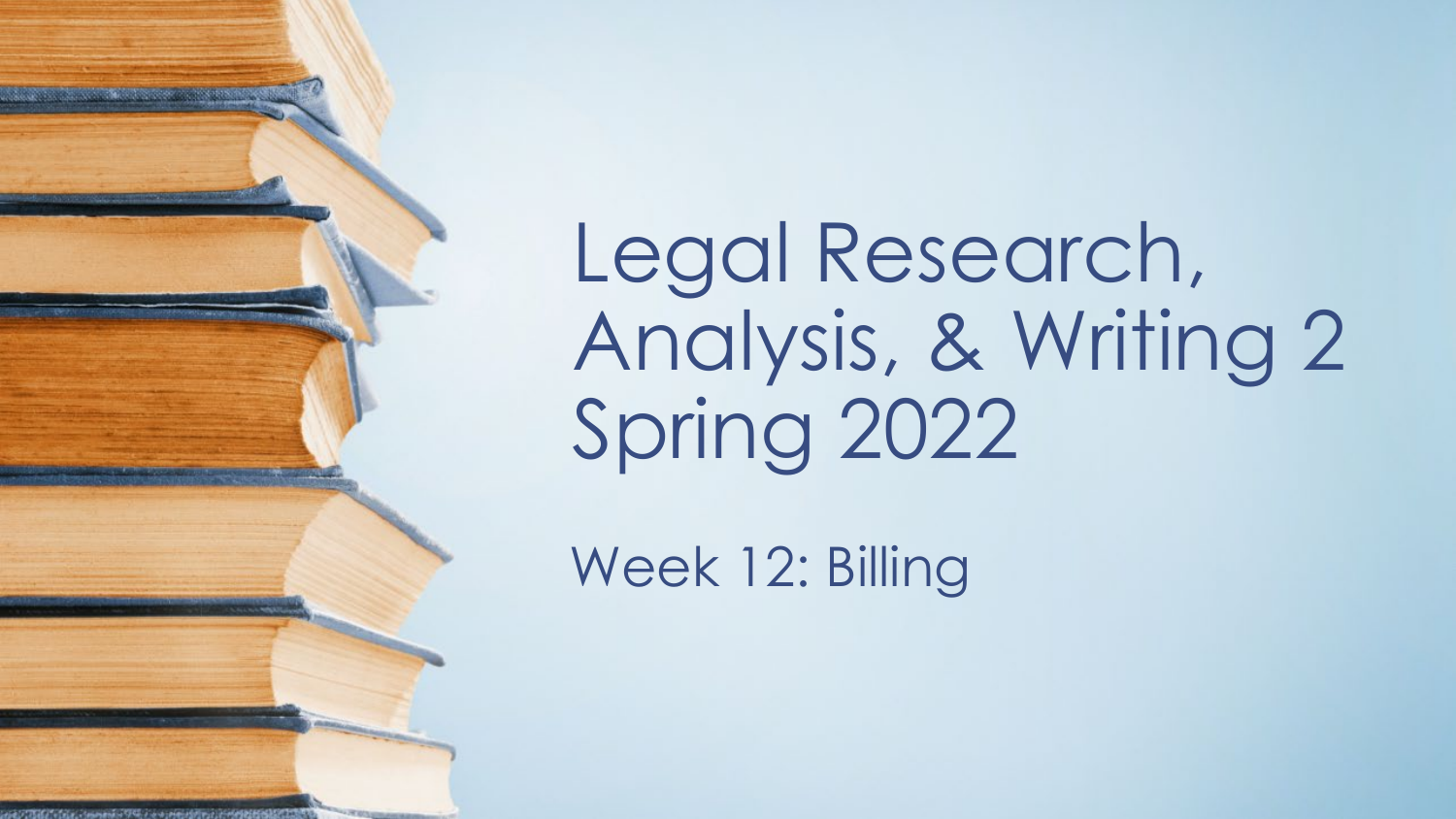### Time Frame

• Partners, associates, paralegals, litigation support staff and other timekeepers bill their time in six, ten, or fifteen-minute increments, depending on firm policy and client directives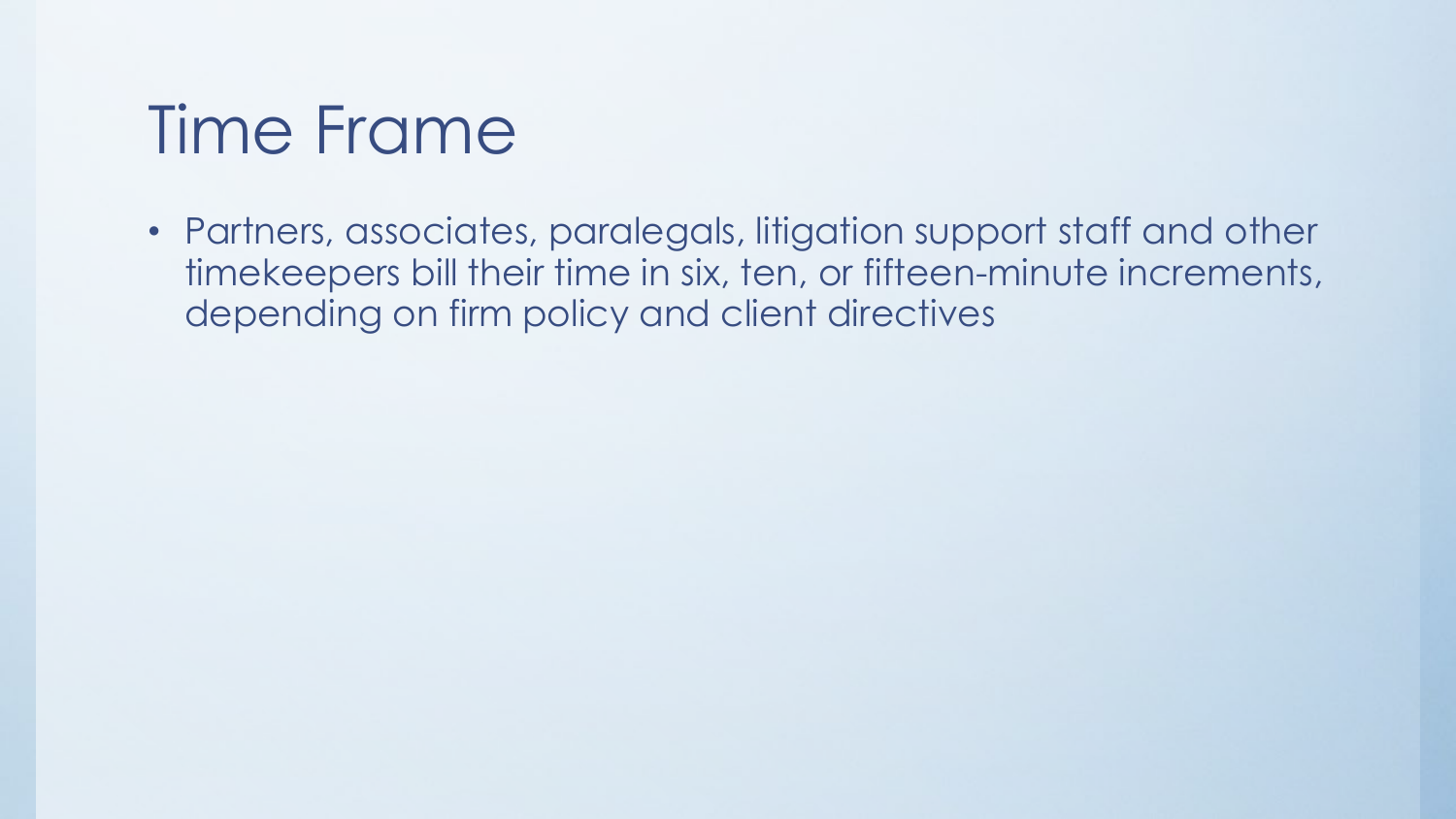### Our Billing structure

- One hour "on the clock" breaks down into 10 six-minute billing increments, making the shortest time possible to perform and bill for a task six minutes.
- If a lawyer spent three minutes reading and responding to e-mail correspondence, the lawyer would bill a 0.10-hour increment for that task (their most modest option available), and would thereby add three minutes they did not actually "work" to their billable hours, and of course, the client's tab.
- Other expenses can be billed to the client, e.g., Westlaw or Lexis charges, court filing fees, courier fees, or other administrative costs.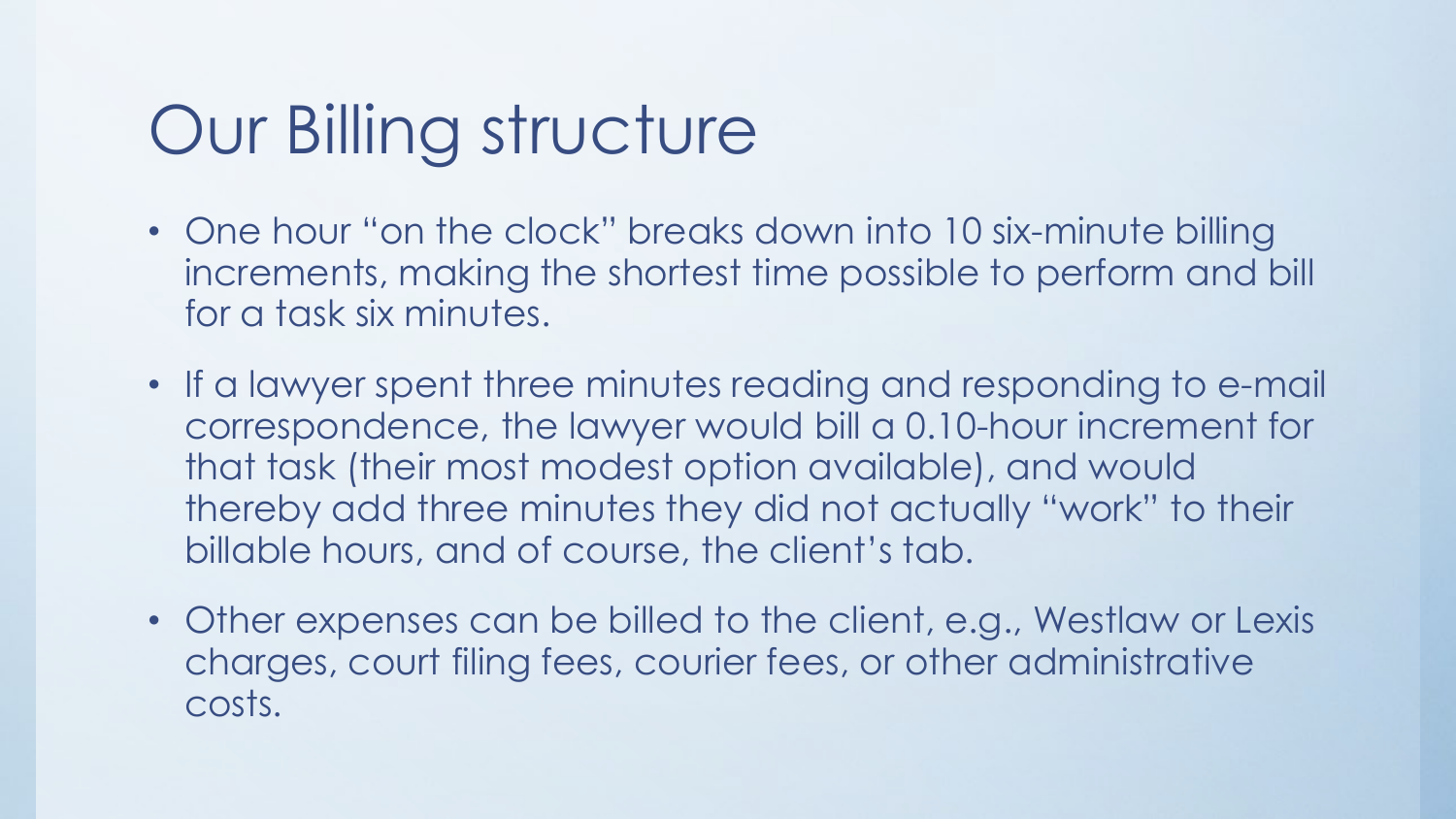### **Chart for Billing in Tenths**

|         | 1-6 minutes   |
|---------|---------------|
| 0.2     | 7-12 minutes  |
| 0.3     | 13-18 minutes |
| 0.4     | 19-24 minutes |
| 0.5     | 25-30 minutes |
| 0.6     | 31-36 minutes |
|         | 37-42 minutes |
| $0.8\,$ | 43-48 minutes |
| 0.9     | 49-54 minutes |
|         | 55-60 minutes |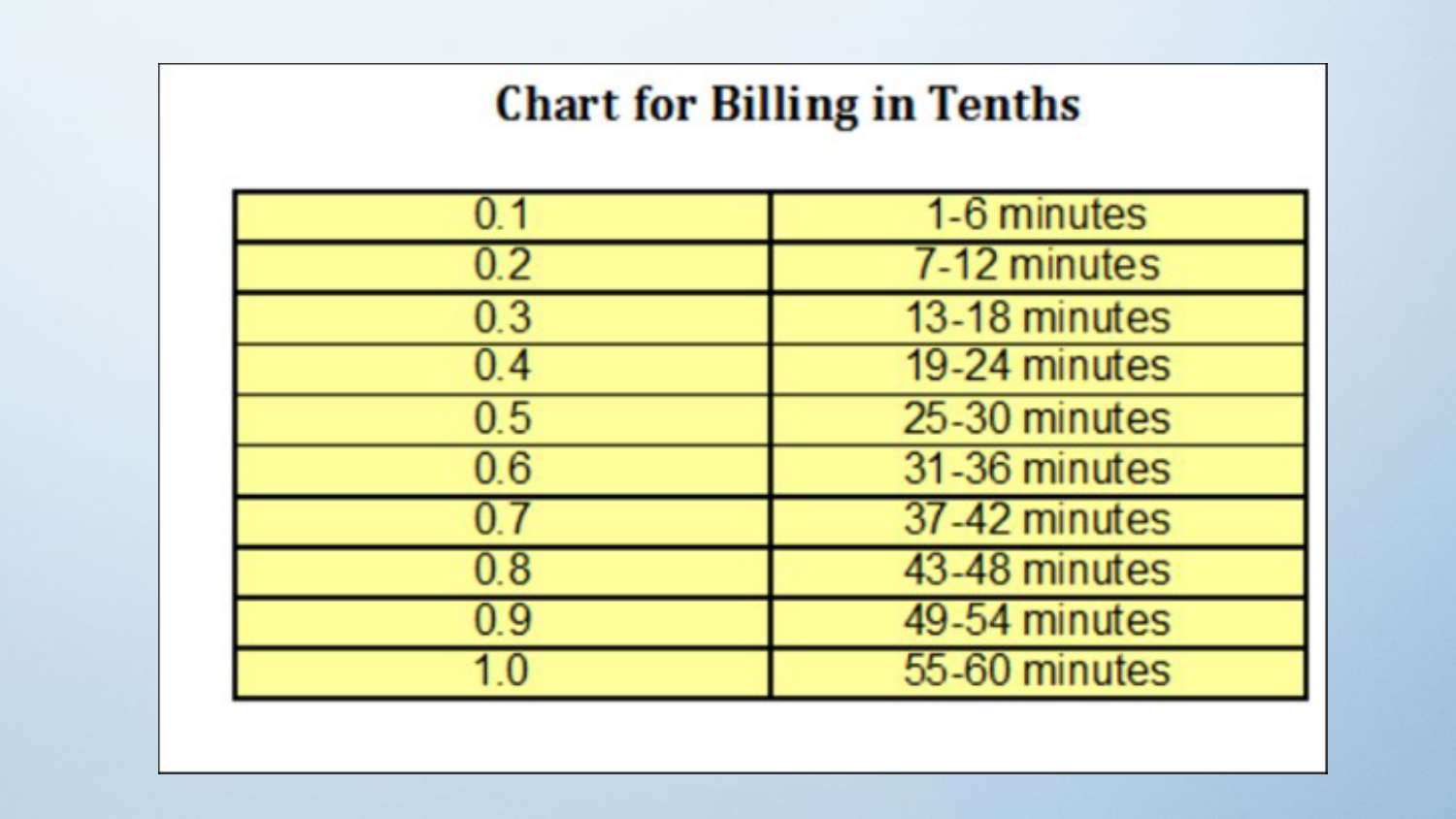### No Bill /No Money

- If you fail to bill your time, the firm cannot invoice the client and the firm does not get paid. Thus, timekeeping is a function vital to law firm success.
- you must make enough money from your billable hours not only to cover your salary and your overhead, but also to generate revenue for the firm.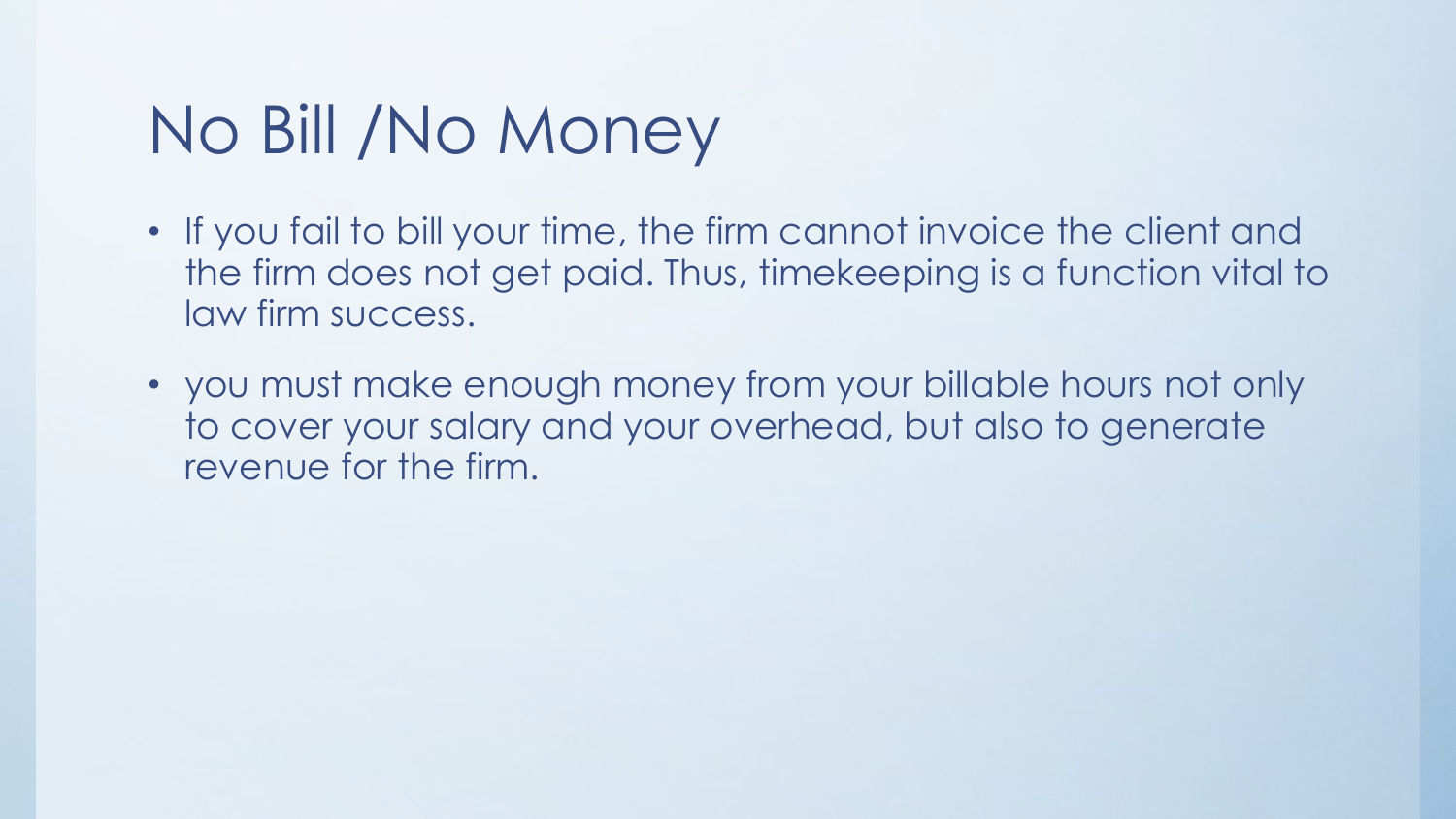### Cost Aware Clients

• As legal fees increase, clients have become more costconscious and tech-savvy. Consequently, clients are examining legal bills more closely and employing a variety of database applications to electronically sort and analyze billing data.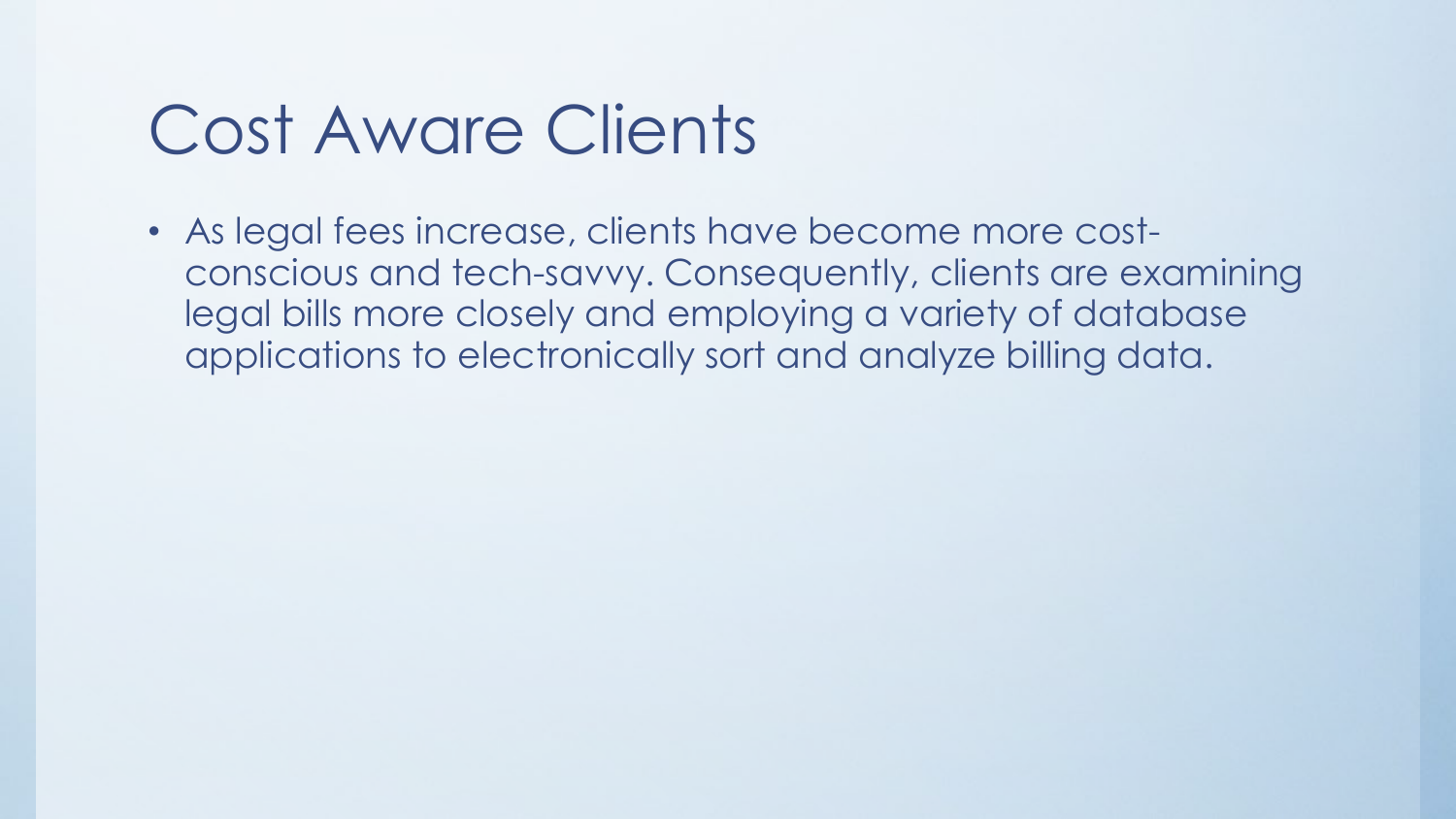## They May Refuse to Pay

• A growing trend toward e-billing (electronic invoices) has subjected legal invoices to increased scrutiny, negotiation, and dispute.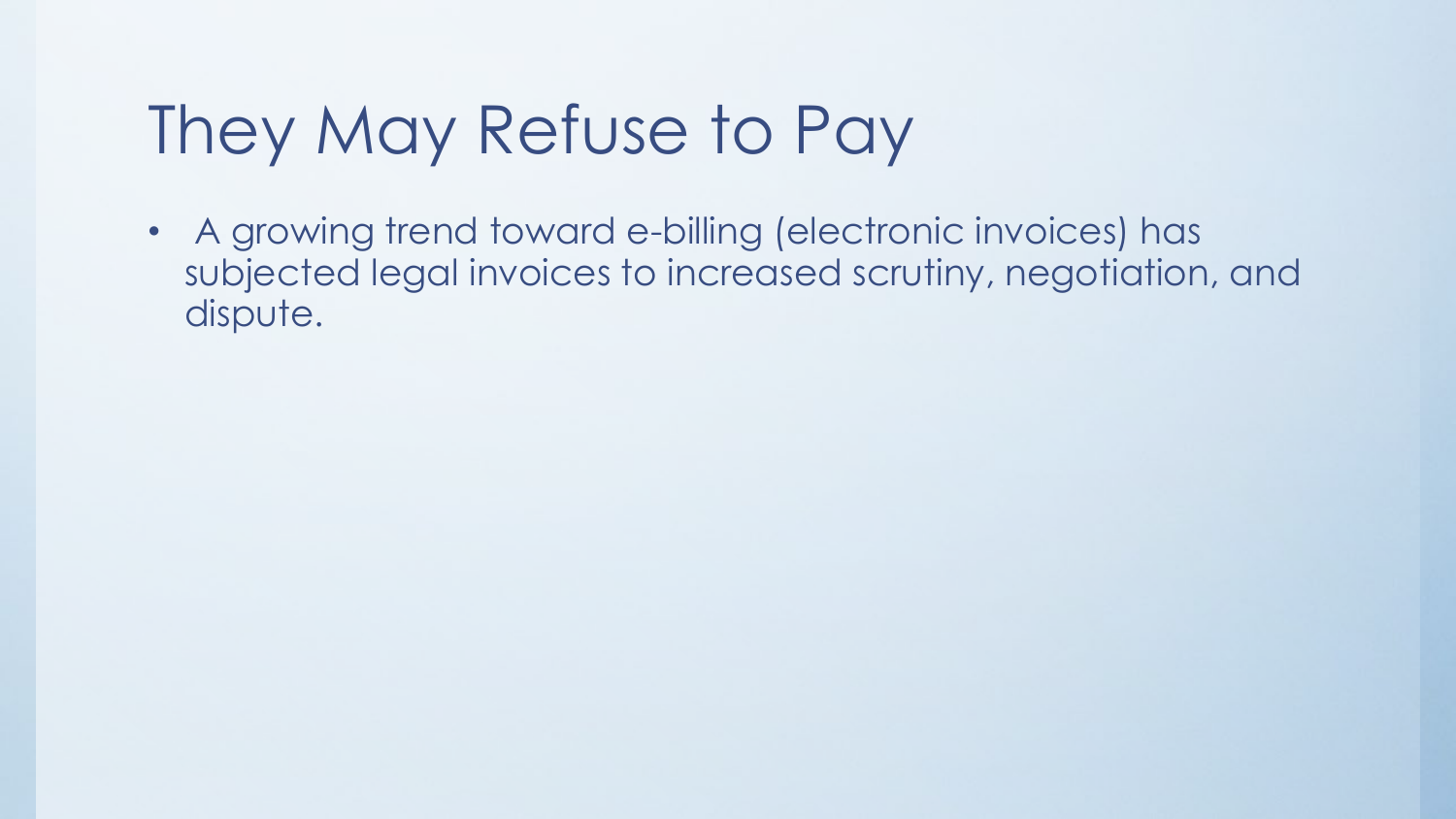### Best Practices

- A growing trend toward e-billing (electronic invoices) has subjected legal invoices to increased scrutiny, negotiation, and dispute.
	- It is important that the description of your efforts contain sufficient detail to allow the reviewer to gauge the nature and merit of the task.
	- A task description that is too long and wordy increases ambiguity and dilutes comprehension.
	- Instead of "document review," a better description is "Review of plaintiff's second set of interrogatories."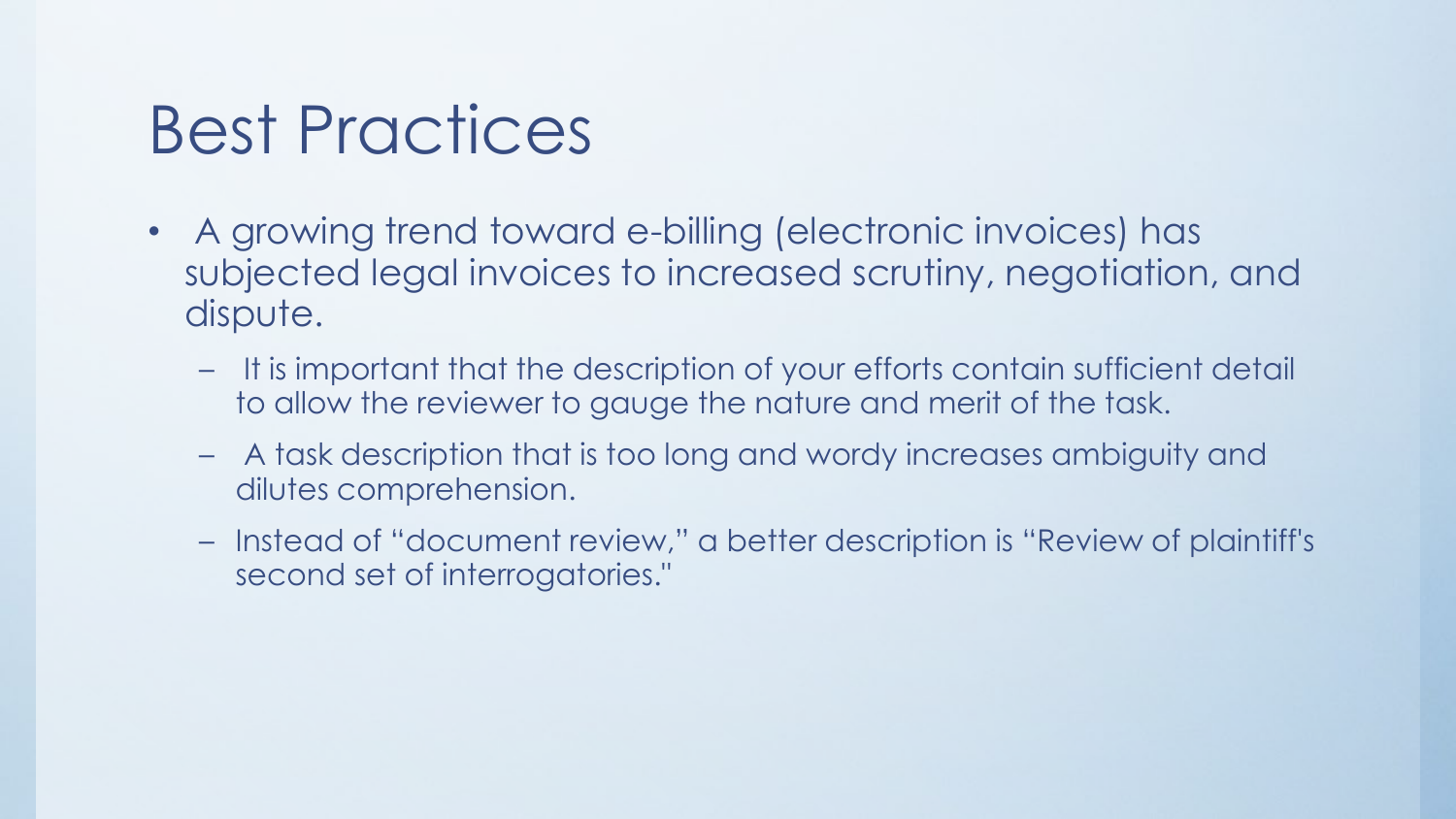# Avoid Block Billing

• Block billing is the practice of listing a group of tasks in a block summary under a single time entry. For example: "Draft interrogatory requests; telephone conference with Dr. Brown re: expert report; summarize deposition of Mr. Smith; review and revise correspondence to opposing counsel. 7.3 hours."

• separately itemize each independent activity and its corresponding time.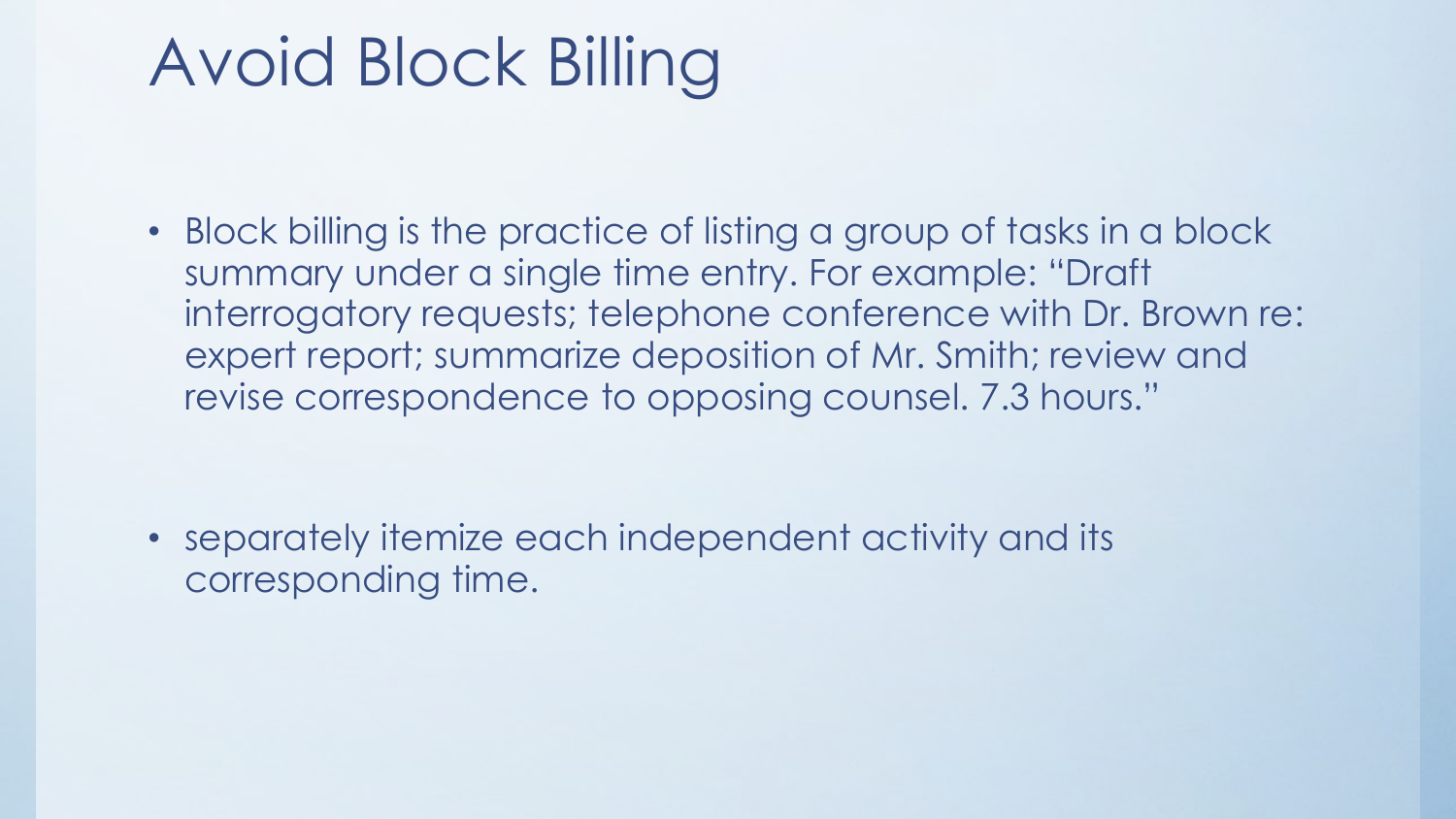### Record Time Promptly

- Recording your time immediately after you complete a task is the best way to ensure accuracy
- Do not pad time (inflating actual time spent on a task to fill in gaps of unaccounted-for time).
- Some timekeepers dictate each task immediately after they've performed it and have it transcribed at the end of the day. Others find it easier to keep a time notebook, recording each task by hand and then entering it at the end of the day, week or billing period.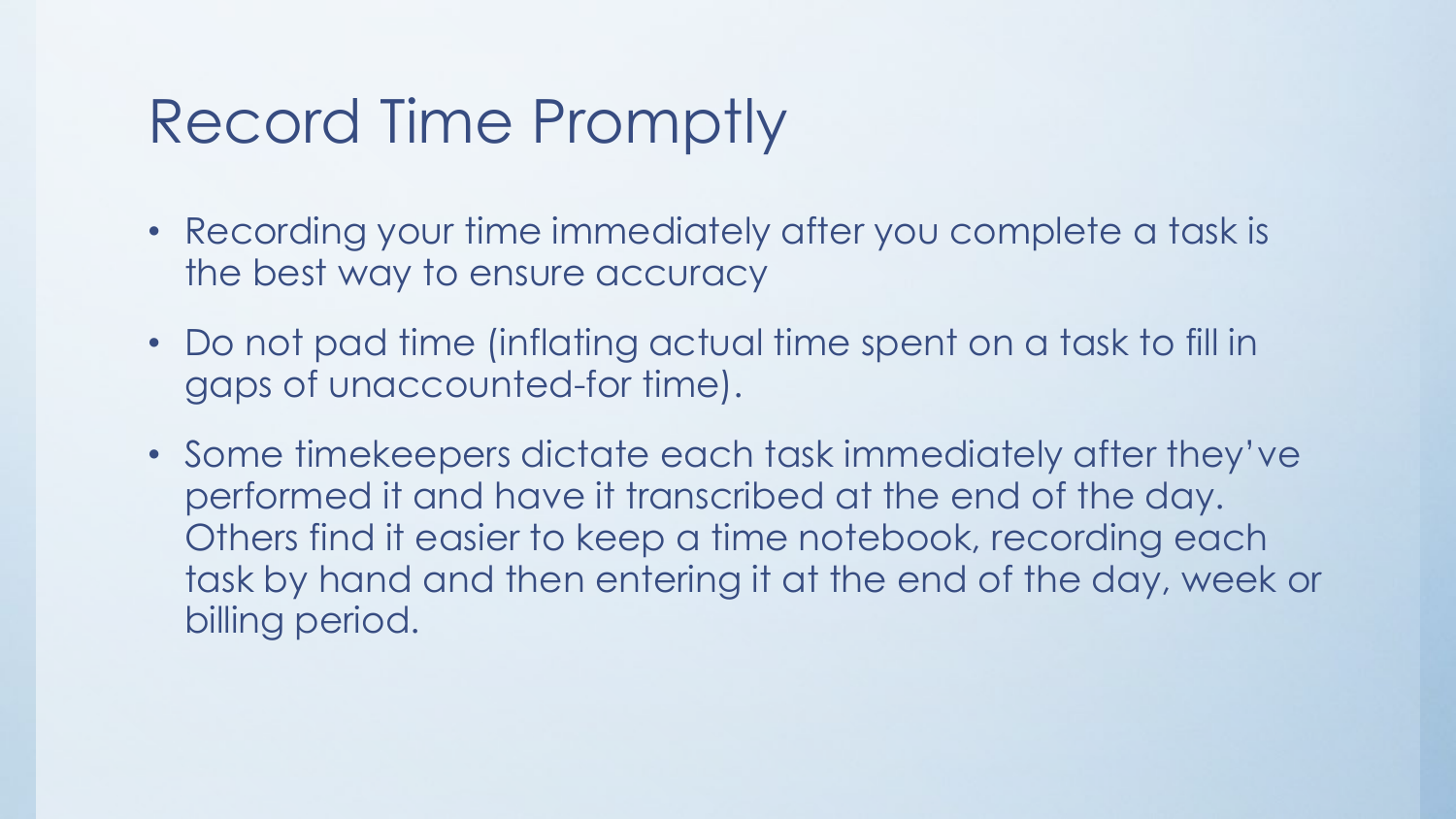### Remember Your Audience

- Like any document you prepare for another's review, it is important to keep your audience in mind when recording time entries.
- an invoice is processed by a number of individuals at various levels inside and outside the company including legal professionals, accountants with the client corporation and third party auditors
- In recording your time, it is best to avoid abbreviations, slang, and complex jargon.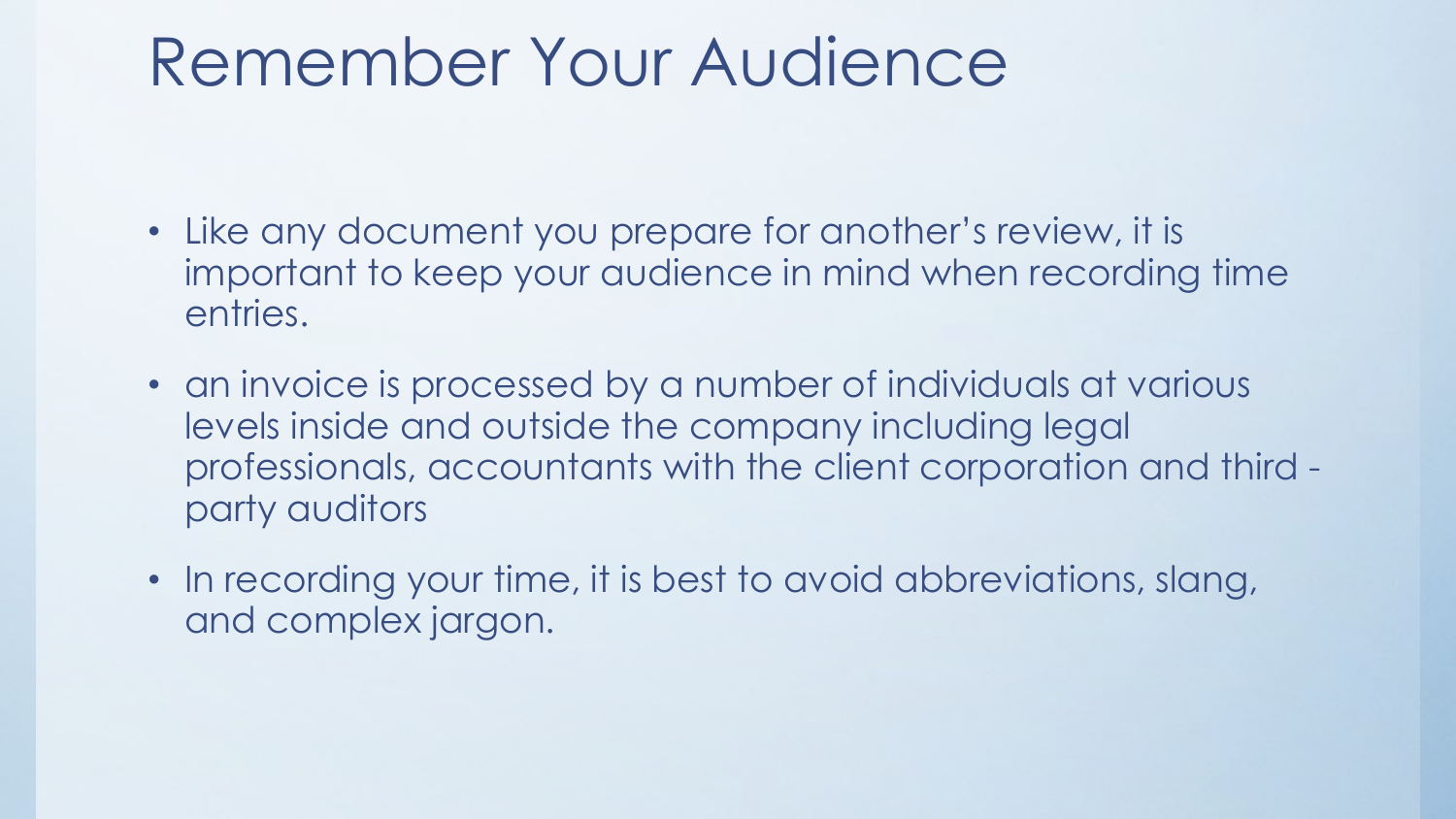# Client Billing policies

• These billing policies may set forth staffing limitations, budgetary guidelines, disbursement policies and specific timekeeping guidelines. By becoming cognizant of the ground rules at the outset, you can more responsibly account for your time and meet client expectations.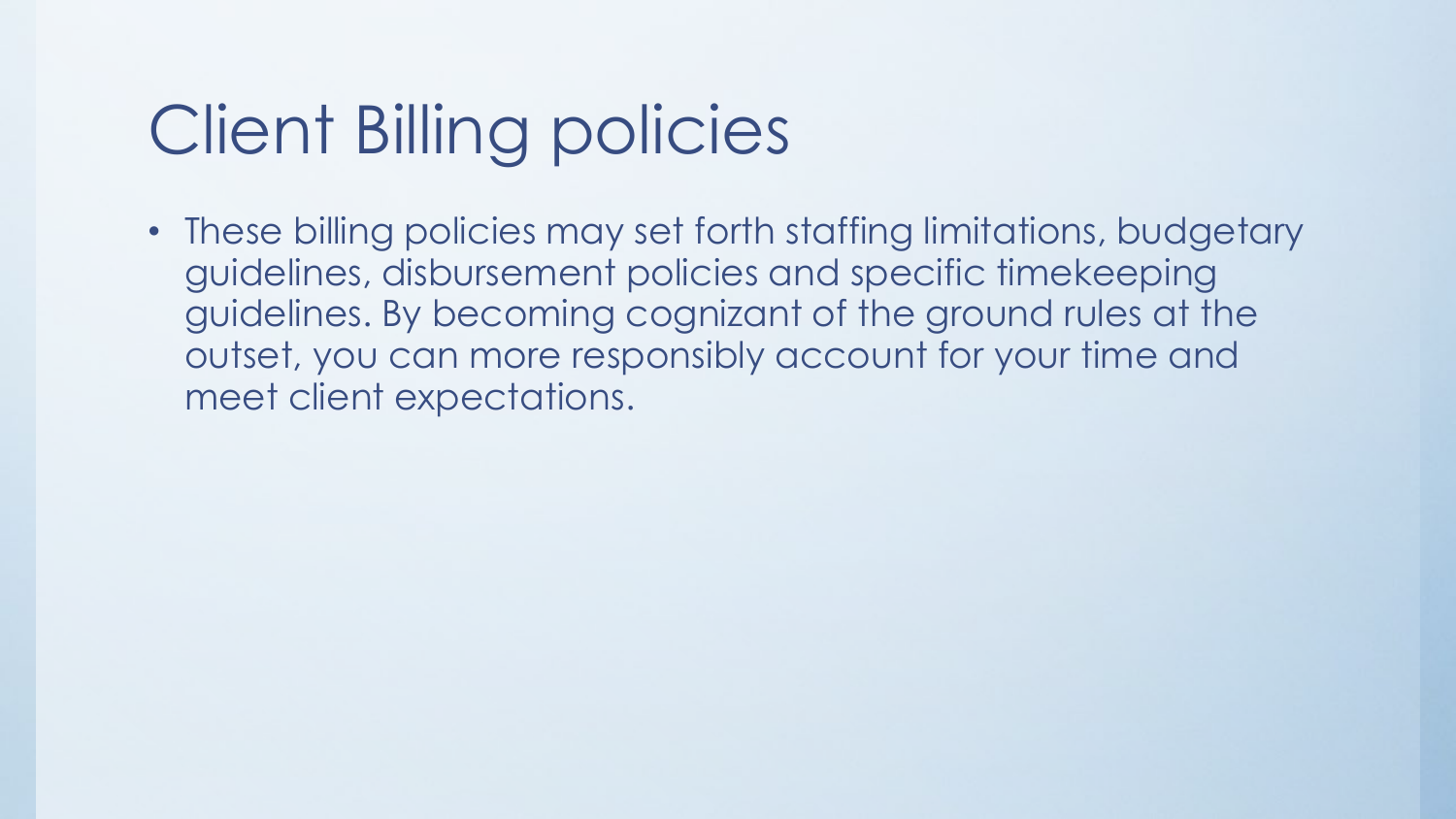## Week 12 OCE: Capstone Project

- Your final project and instructions will be released for all sections at the same time.
- All sections will have the same due date and time.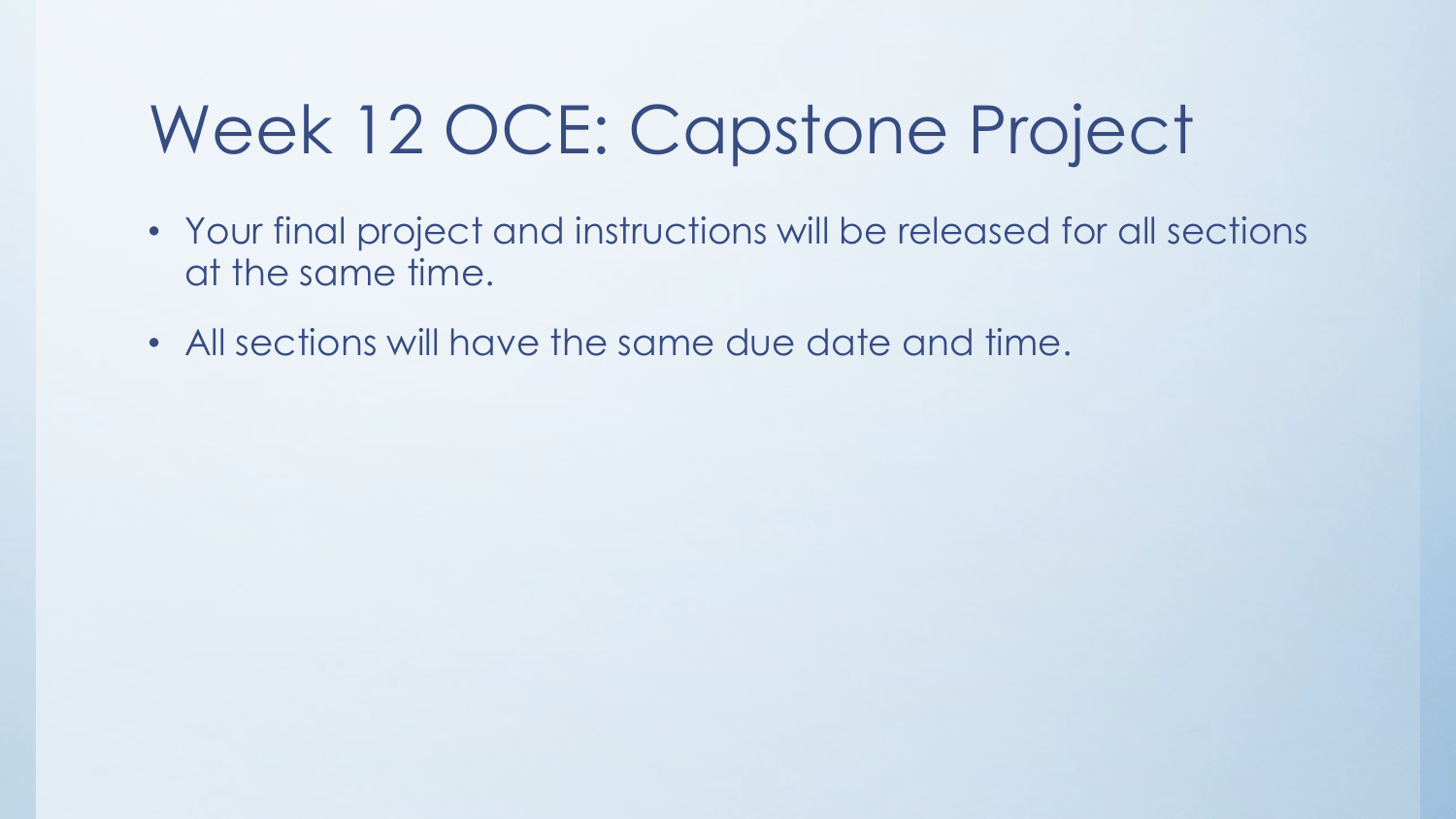#### **2022 National Legal Research Teach-In Kit**

Research Instruction & Patron Services Special Interest Section

American Association of Law Libraries

#### **LRAW II Research Memo Capstone Project**

Dean Katie Brown

Associate Dean for Information Resources

(843) 377-2432; kbrown@charlestonlaw.edu

Deborah Turkewitz

(843)377-2148; dturkewitz@charlestonlaw.edu

Faculty Services and Reference Librarian

Charleston School of Law

81 Mary Street

Charleston, South Carolina 29403

This is a two-component research memorandum assignment distributed as the capstone project for the Research section of a 2-semester, 3-credit Legal Writing, Research, and Analysis (LRAW) course for firstyear law students. We are also submitting the class presentation PowerPoint slides, including a time billing chart, and the reading assignment. Sample bills are included in the reading assignment for illustrative purposes and requirements may vary, depending on jurisdiction. The Research Memo component requires students to draft a research memorandum (500-word limit and 4-hour time limit) documenting their research strategy, analyzing, and applying the law to their factual scenario. The second component requires the students to prepare a legal services invoice for their client documenting their research time, sources used, and fee charged. The grading rubrics serve as assessment tools for evaluating and grading the research memo and legal services invoice.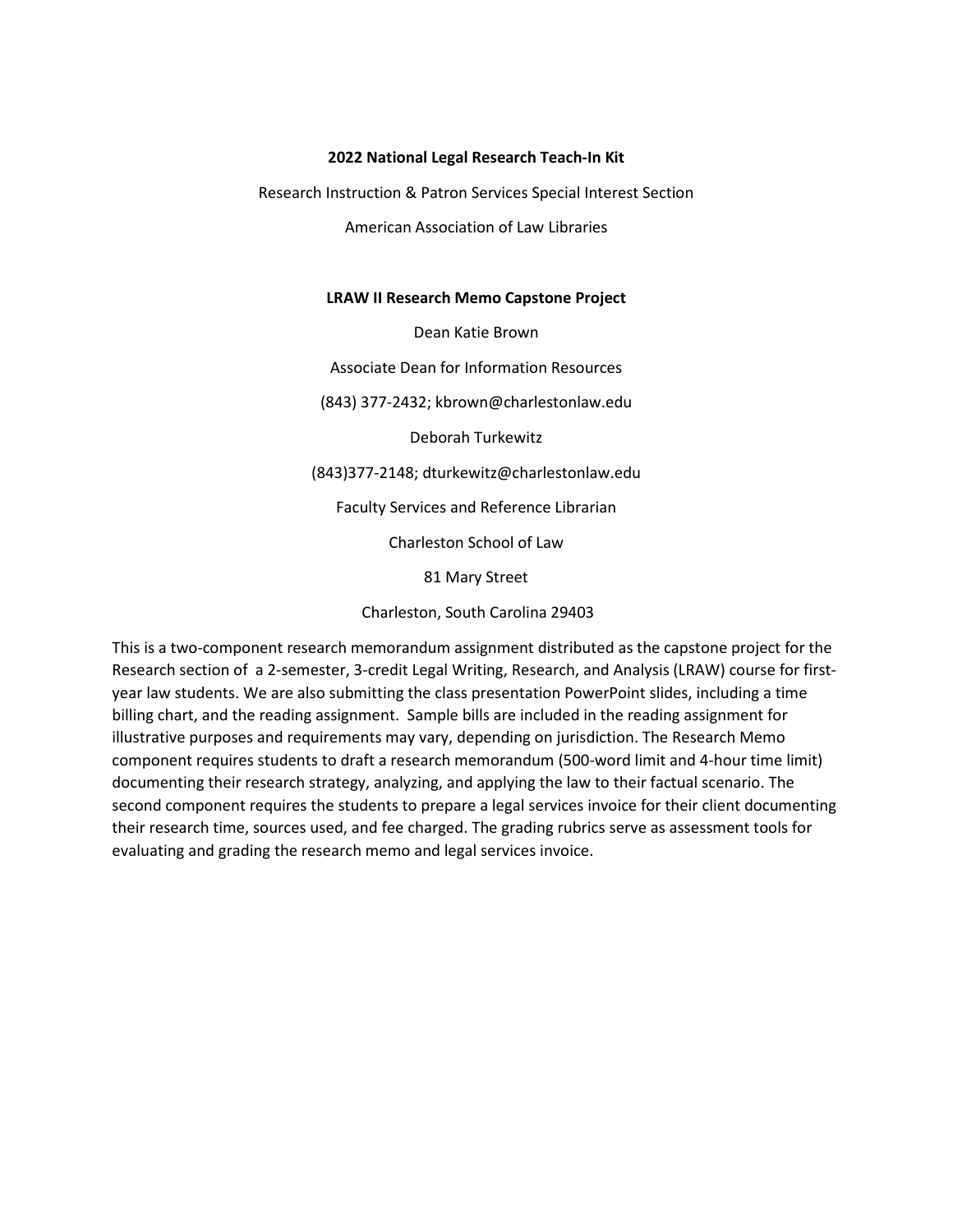#### **Week 12 LRAW 2 OCE – Spring 2022 Capstone Research Project**

#### **Release: Friday, March 25, 2022, 9:00 am.**

#### **Due: Thursday, April 7, 2022; 5:00 pm.**

#### **General Instructions:**

a) IMPORTANT: All work is to be your individual work and completed on your own. You are reminded soliciting, receiving, or providing help to or from anyone other than a librarian, or your LRAW Fellow is an honor code violation. You may not share or provide copies of assignments or answers to any other student.

b) Answers will require citations. If you are citing a source, your answer must include complete citations in Bluebook format.

c) **BEFORE** the assignment due date, if you have any questions or problems locating a resource, ask Dean Brown or Professor Turkewitz, or your LRAW fellow.

d) Be sure to answer **Parts 1** and **2** of the assignment.

#### **Part 1 (15 pts.)**

Our law firm has been retained by Mr. and Mrs. Miller to ascertain their rights and evaluate any potential case based upon the facts below.

The Senior Attorney has assigned you to write an informal, internal research memo regarding the issues identified in this problem citing to primary and secondary authorities as the authorities relate to relevant South Carolina laws and regulations. The year is 2022.

- In your informal, internal memo, include legally significant facts, conclusion(s), and recommendation(s) relating to our client's rights and accepting the case or not.
- Pay attention to Bluebook citations and readability of your work.
- Include your research strategy indicating your evaluation and choice of authorities, how you found your primary and secondary authorities, and where you found them.
- You may spend **no more than 4 hours** on this research/writing project, and it may be **no longer than 500 words**. If you go over the 500-word limit, you must explain why in your memo.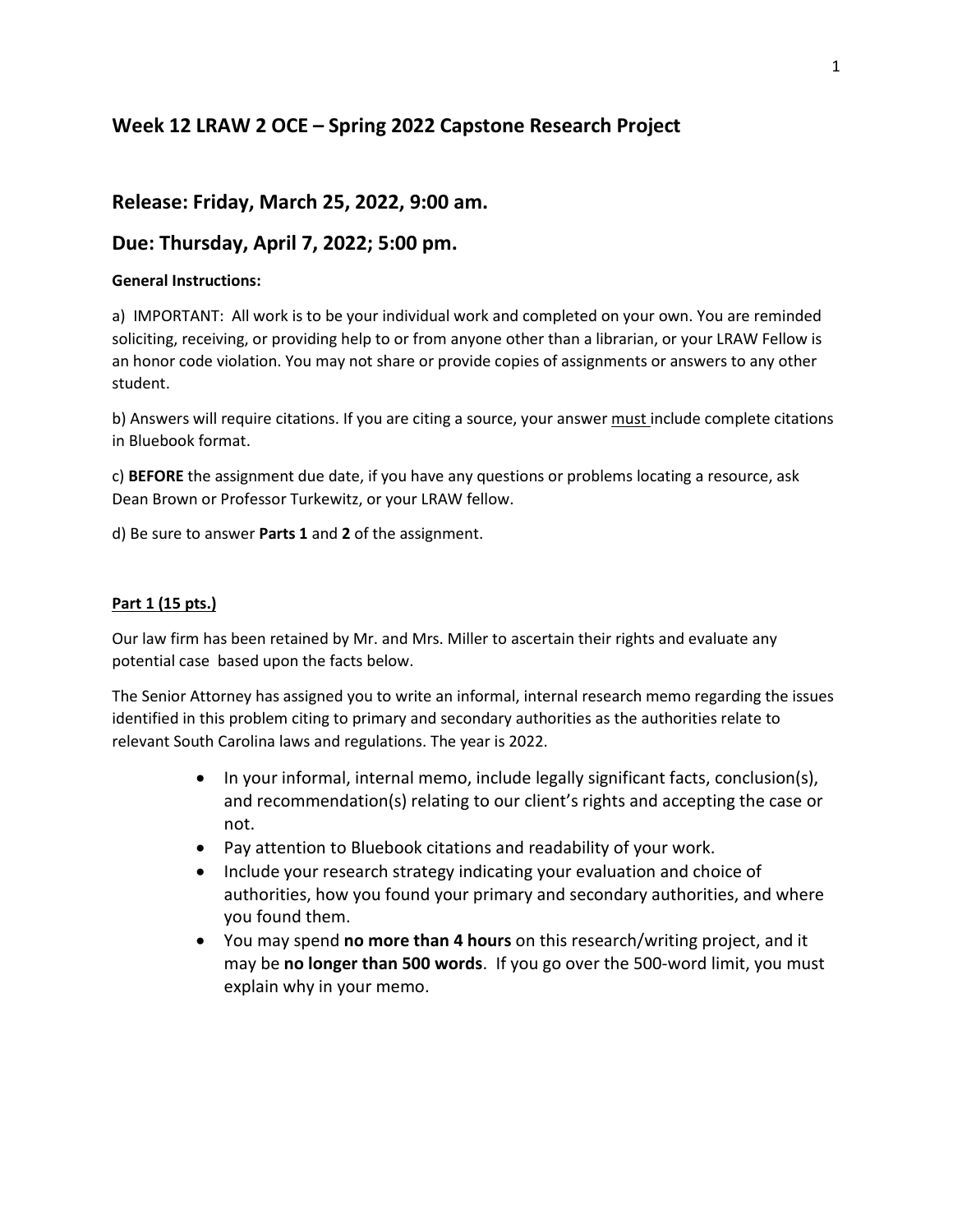#### **Facts**

The Miller and the Smith families live next door to each other. Mr. and Mrs. Miller own a landscape company. Soon after moving into their new home in 2005, they noticed their neighbors, Mr. & Mrs. Smith, were not maintaining the approximately 200 square feet area of land that separated the Miller and the Smith homes. Beginning in week two of owning the property, the Millers began mowing the lawn weekly and performing typical residential landscaping work within the disputed area. The Millers were very popular in the neighborhood, often hosting cookouts during the summer months for the entire block. This activity resulted in people attending the Miller Cookouts using the Millers' yard and disputed area. Mr. and Mrs. Miller believe their maintenance and use of the disputed land is such that they are now owners due to adverse possession. Is this an accurate belief under South Carolina Law?

#### **Proceed to Part 2**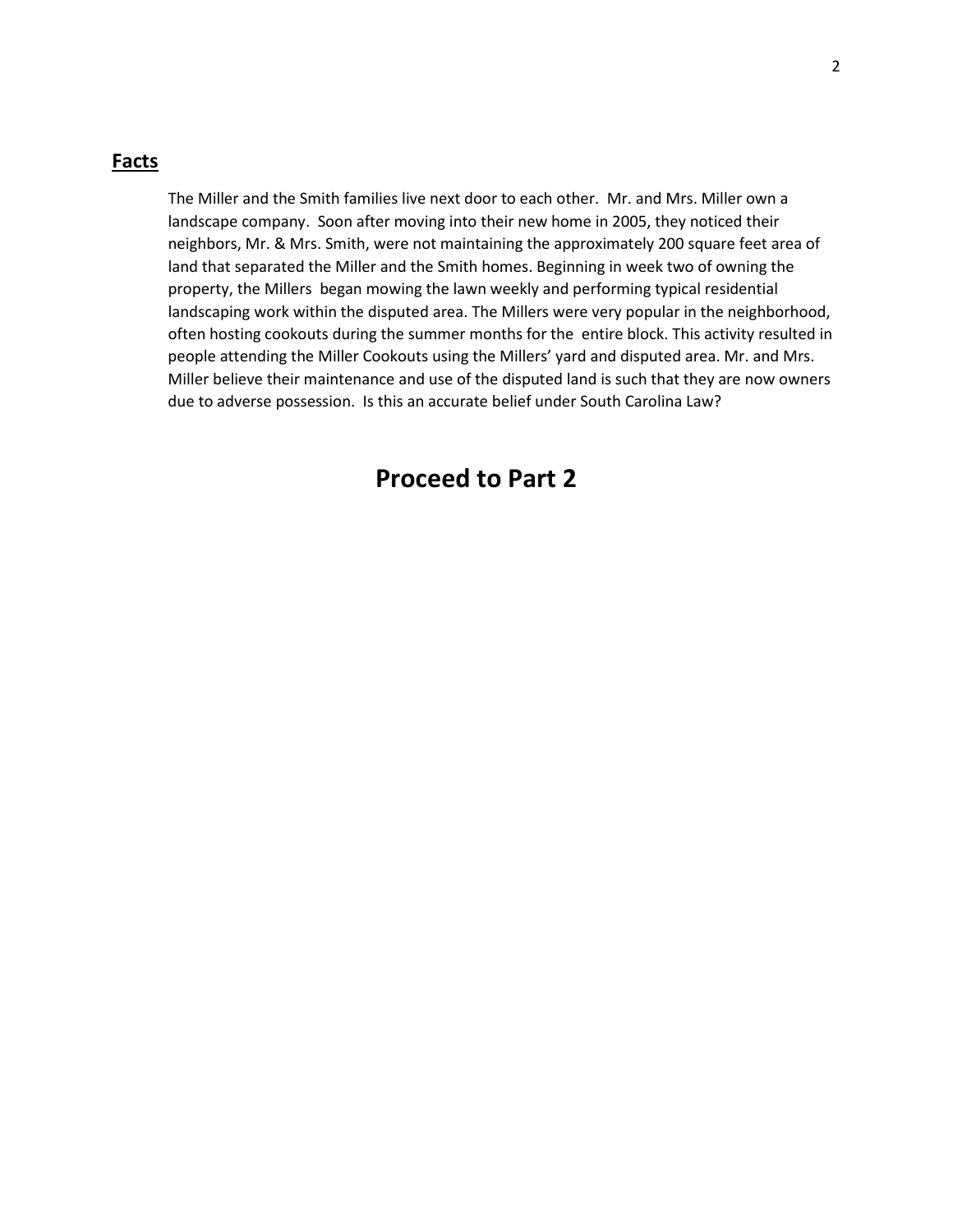#### **Part 2 (15 pts.)**

In addition to your informal, internal research memo, prepare and attach your client's research bill. NOTE: Billable time does not include bill preparation.

#### *Billing for this assignment:*

One hour "on the clock" breaks down into 10 6-minute standard billing increments; six minutes is the shortest time possible to perform a task. For example, if a lawyer spent three minutes reading and responding to e-mail correspondence, they would bill a 0.10-hour increment for that task.

For our exercise, your work is billed at **\$100 an hour**. If you use an authoritative free legal database only bill your hourly rate.

#### *Exception: If you use a Fee-Based Database (Westlaw, Lexis, and Bloomberg Law) include these additional fees to the bill:*

\$25.00 each time you search across all resources in the database

\$15.00 for each new use/search of a Federal Primary Law resource

\$10.00 for each new use/search of a State Primary Law resource

\$20.00 for each new use/search of secondary sources

If you go over the 4-hour researching and drafting time limit, you must include an explanation on your bill.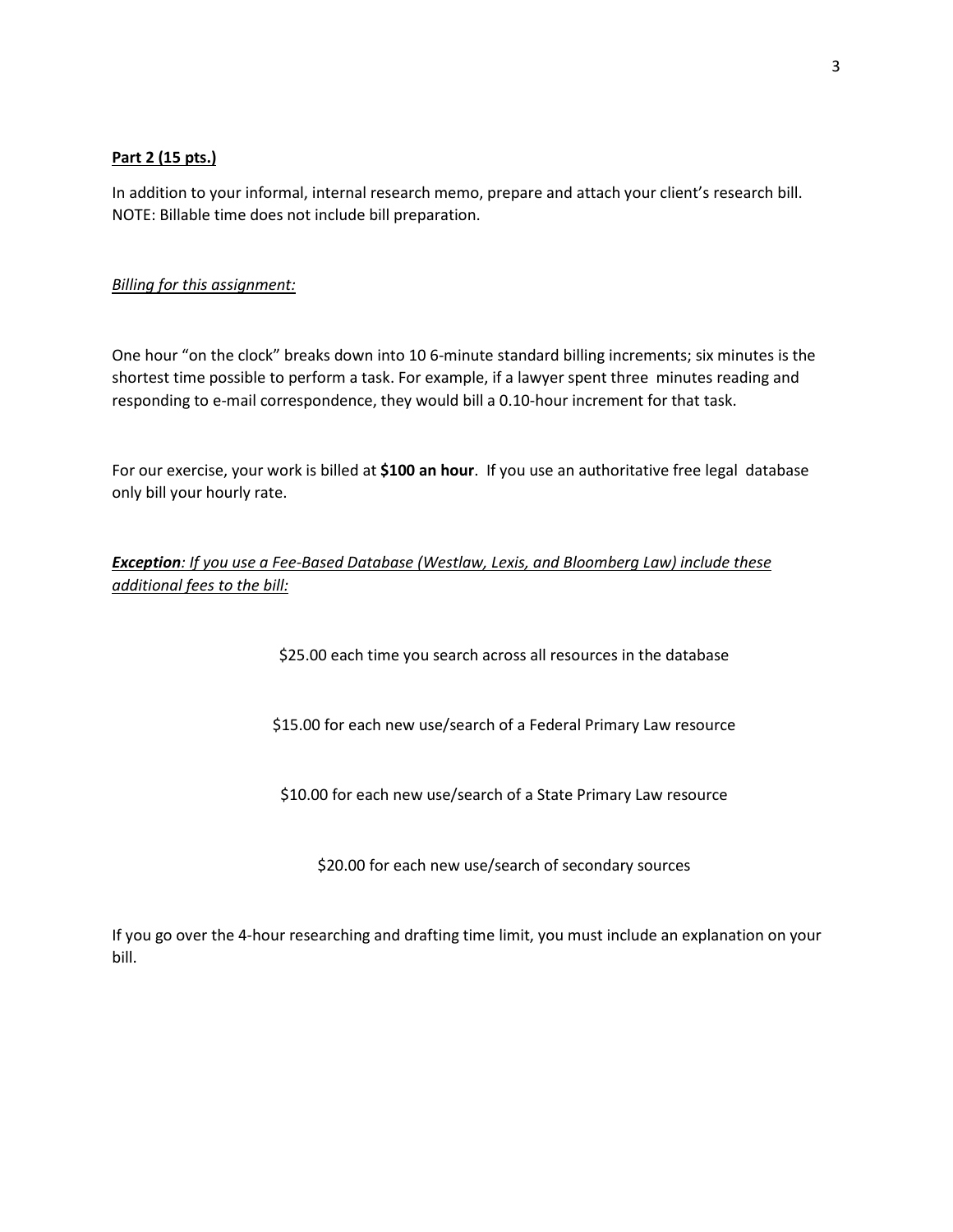#### **Part 1: Research Memo**

Jurisdiction: South Carolina (-2)

Authorities used (-2)

#### **PRIMARY**

State statutes and citations

S.C. Code Ann. § 15-67-210. (Presumption of possession)

S.C. Code Ann. § 15-67-220. (Effect of occupation under written instrument.)

S.C. Code Ann. § 15-67-230. (What constitutes adverse possession under written instrument.)

Mandatory/Binding case law

*Jones v. Leagan*, 384 S.C. 1 (2009).

*Fraizer v. Smallseed*, 384 S.C. 56 (2009).

*King V. Hawkins*, 282 S.C. 508 (1984).

Any persuasive caselaw?

#### **SECONDARY**

Legal encyclopedia, SC Jurisprudence, citations and relevant language

8 S.C. Jur. Adverse Possession § 15

8 S.C. Jur. Adverse Possession § 4

Law review articles or periodicals? Citation and relevant language

ALRs used? Citation, and relevant language

Any other relevant secondary source(s)? Books/ebooks? Citation and relevant language

Michael G. Sullivan & Douglas S. MacGregor, *Elements of Civil Causes of Action*, § 2.A (2015).

Used Legally Significant Facts (-1)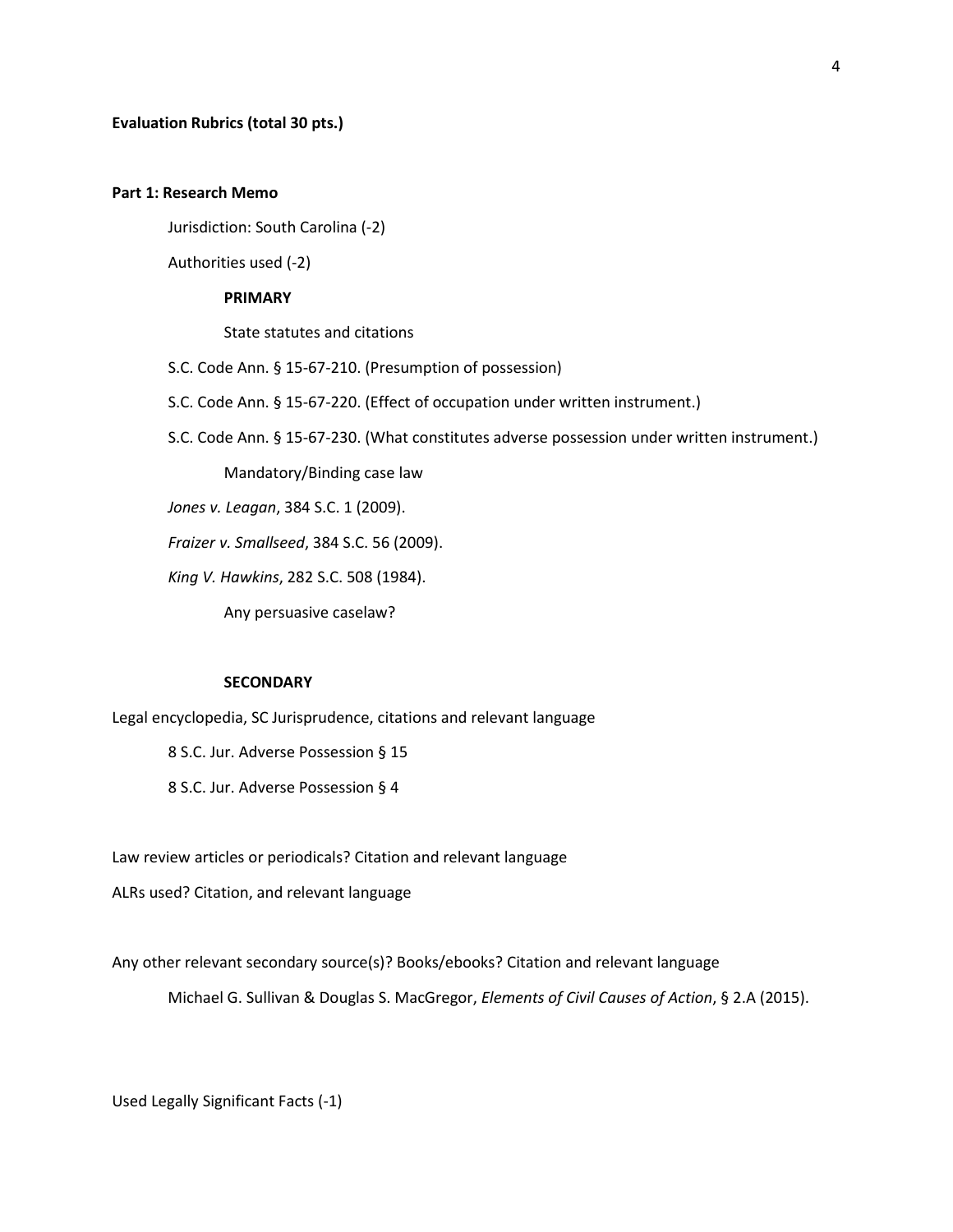Include Research Strategy (-2) Include Conclusion/Recommendation -(2) Bluebook Citations (-3) Readability (-1) Fails to provide Explanation if they went over word count and/or time (-2) Word Count (-2) if over

#### **Part 2: Billing (total 15 points)**

Format (to, from date, re:) (-2) Block billing (-2) Not in 10, 6-minute increments (-2) Not listing databases or website (-2) Not adding fees for Westlaw, Lexis, Bloomberg Law (-3) Fails to provide Explanation on bill if they went over time limit (-2) Not listing time if they went over (-2) Total cost missing (-2)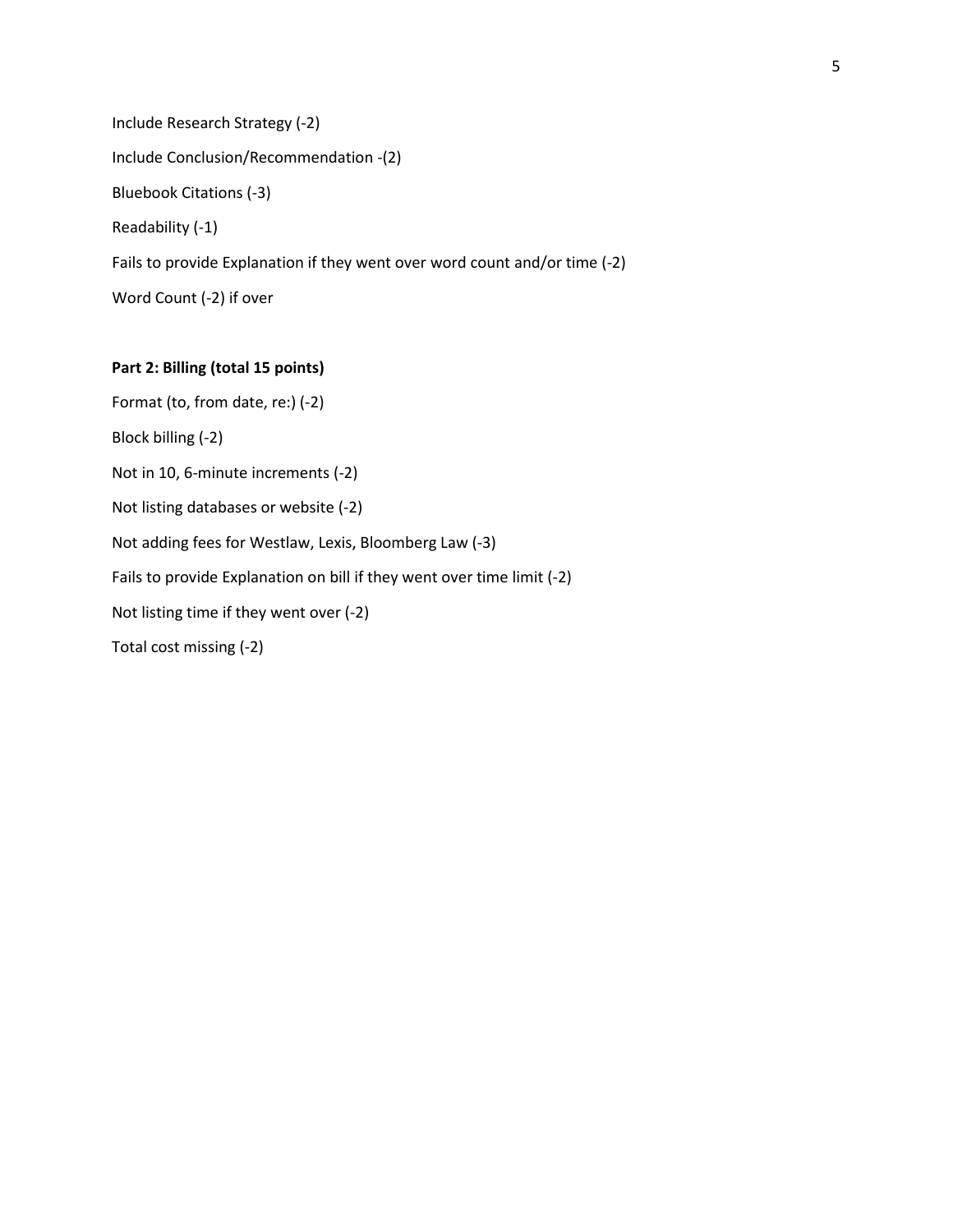#### **Reading Assignment: Billing**

#### **Course Materials:**

Allison C. Shields, *[Billing 101](https://lawschool.westlaw.com/shared/westlawredirect.aspx?task=km&WestlawPath=www.westlaw.com/Find/default.wl?rs=kmfw2.8&vr=2.0&kmvr=2.6&FindType=Y&DB=0129183&serialnum=0335851712)*, 25 GPSolo 26 (2008).

Jonathan H. Choi, *[In Defense of the Billable Hour: A Monitoring Theory of Law Firm Fees](https://lawschool.westlaw.com/shared/westlawredirect.aspx?task=km&WestlawPath=www.westlaw.com/Find/default.wl?rs=kmfw2.8&vr=2.0&kmvr=2.6&FindType=Y&DB=0001227&serialnum=0478186688)*, 70 S.C. L. Rev. 297 (2018).

#### **Weblinks:**

Megan E. Boyd, *Billing Tips for New Lawyers*, A.B.A Young Lawyers Div., [https://www.americanbar.org/groups/young\\_lawyers/publications/after-the](https://www.americanbar.org/groups/young_lawyers/publications/after-the-bar/professional-life/billing-tips-for-new-lawyers/?utm_medium=email)[bar/professional-life/billing-tips-for-new-lawyers/?utm\\_medium=email](https://www.americanbar.org/groups/young_lawyers/publications/after-the-bar/professional-life/billing-tips-for-new-lawyers/?utm_medium=email) (last visited Nov. 30, 2021).

Recommended Reading: Karen Miller-Kuwana & Lindaa Ouyang, *Analysis: Survey Grades Law Students' Preparedness for Practice*, [https://news.bloomberglaw.com/bloomberg-law](https://news.bloomberglaw.com/bloomberg-law-analysis/analysis-survey-grades-law-students-preparedness-for-practice)[analysis/analysis-survey-grades-law-students-preparedness-for-practice](https://news.bloomberglaw.com/bloomberg-law-analysis/analysis-survey-grades-law-students-preparedness-for-practice) (last visited Jan. 31, 2022).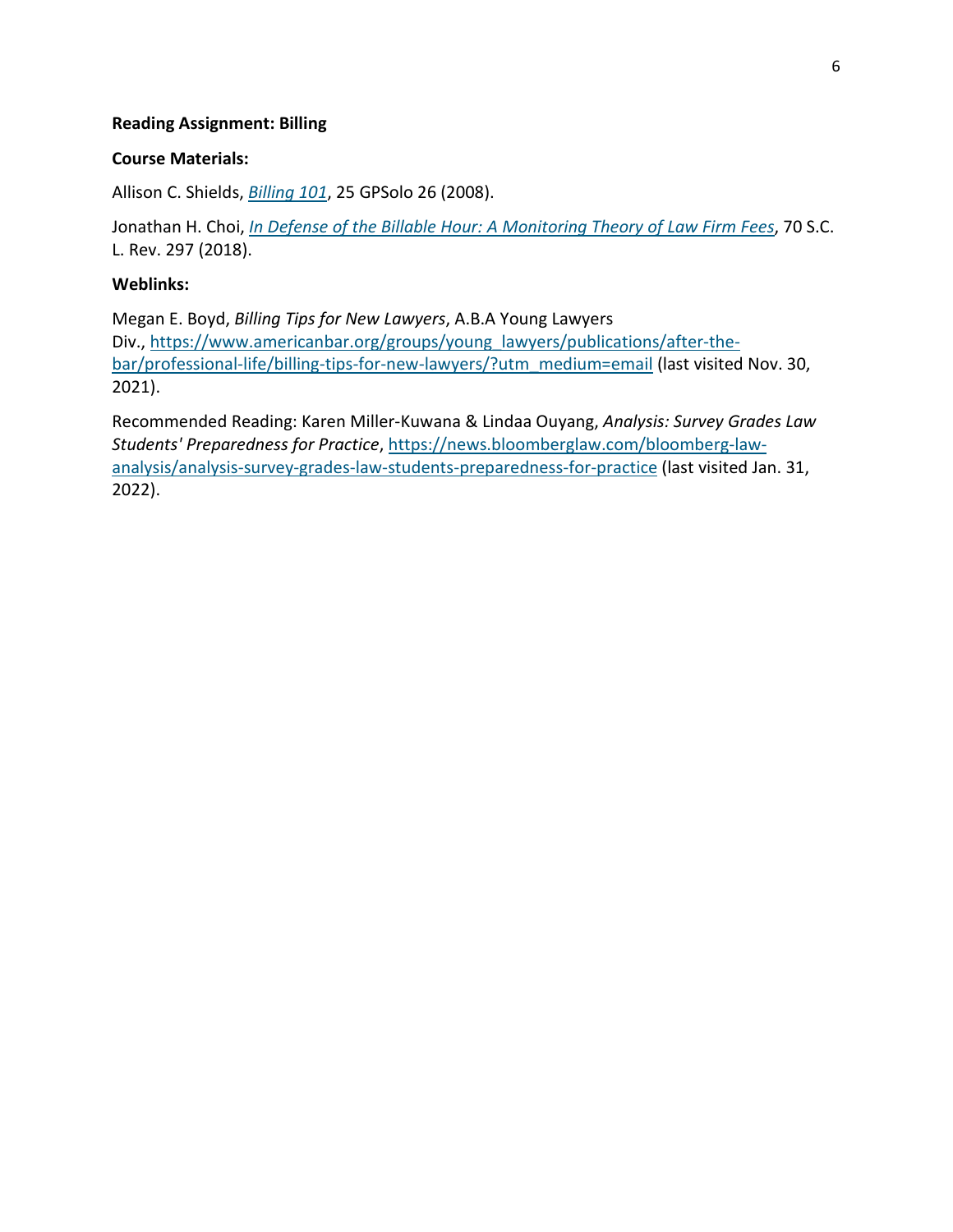#### Sample Invoice #1

| <b>Liberty Law Corporation</b><br>Attorneys at Law EIN 38-2123191<br>145 E. 35th St.<br>Seattle, Washington 98450<br>Phone: (212) 291-9211 Fax: (212) 291-9221 |                          | Invoice Number:<br>Invoice Date:<br>File Number:                             |                                                           | 20100003<br>March 31, 2010<br><b>NORTHM</b> |               |  |  |
|----------------------------------------------------------------------------------------------------------------------------------------------------------------|--------------------------|------------------------------------------------------------------------------|-----------------------------------------------------------|---------------------------------------------|---------------|--|--|
| To:<br><b>Mary North</b><br>Apartment 114 - 125 West 10th Avenue<br>Seattle WA 98108                                                                           |                          |                                                                              | Matter: Estate of John North<br>Attorney: Frank R. Galvin |                                             |               |  |  |
|                                                                                                                                                                |                          |                                                                              |                                                           |                                             |               |  |  |
|                                                                                                                                                                |                          | OUR FEES - In connection with the above matter                               |                                                           |                                             |               |  |  |
|                                                                                                                                                                |                          | Mar 14, 2010 ASC Draft letter to opposing council                            | Hours<br>.20                                              | Rate<br>375.00                              | Fees<br>75.00 |  |  |
|                                                                                                                                                                |                          | Mar 15, 2010 ASC Draft letters to opposing council;<br>telephone to client   | 1.10                                                      | 375.00                                      | 412.50        |  |  |
|                                                                                                                                                                |                          | Mar 17, 2010 ASC Meet with client                                            | -50                                                       | 375.00                                      | 187.50        |  |  |
|                                                                                                                                                                |                          | Mar 24, 2010 ASC Draft release letter                                        | 50                                                        | 375.00                                      | 187.50        |  |  |
|                                                                                                                                                                |                          | Mar 26, 2010 ASC Correspondence with client; telephone<br>to opposing lawyer | 20                                                        | 375.00                                      | 75.00         |  |  |
|                                                                                                                                                                |                          | Mar 27, 2010 ASC Revise release letter                                       | 30                                                        | 375.00                                      | 112.50        |  |  |
|                                                                                                                                                                | <b>Total Fees</b>        |                                                                              |                                                           |                                             | 1.050.00      |  |  |
|                                                                                                                                                                |                          | DISBURSEMENTS - Incurred on your behalf                                      | Otv                                                       | Each                                        | Costs         |  |  |
|                                                                                                                                                                |                          | Mar 12, 2010 File administration fee                                         |                                                           |                                             | 35.00         |  |  |
|                                                                                                                                                                | Mar 16, 2010 Photocopies |                                                                              | 145                                                       | 0.25                                        | 36.25         |  |  |
|                                                                                                                                                                |                          |                                                                              | 4                                                         | 10.00                                       | 40.00         |  |  |
|                                                                                                                                                                |                          |                                                                              |                                                           |                                             | 111.25        |  |  |
| Mar 16, 2010 Faxes to counsel                                                                                                                                  |                          | <b>Total Disbursements</b>                                                   |                                                           |                                             |               |  |  |

Invoices are payable when rendered.<br>Interest on outstanding accounts at<br>1.5% per month, 18% per annum.

Page No. 1